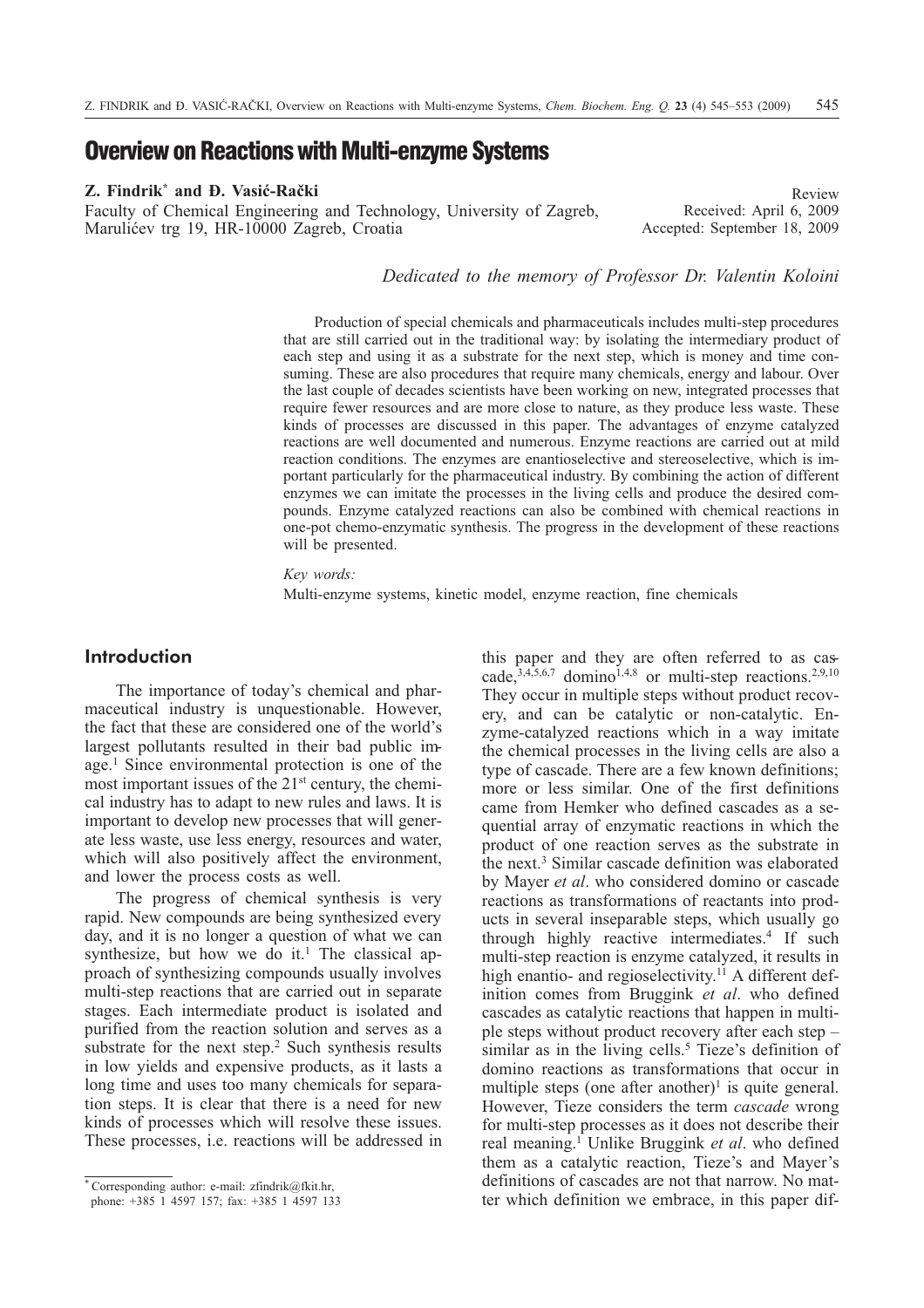ferent multi-step reactions are discussed. Special attention is addressed to their advantages, complexity, the problem of their optimization, kinetic modelling etc. Enzyme-catalyzed reactions are discussed mostly, since their superiority over the chemical reactions is well recognized. Numerous industrial processes have been established where biocatalysts are employed in the form of whole microorganisms or purified enzymes.12 Some chemo-enzymatic reactions are discussed as well, since these also represent industrially interesting processes.2

There are many advantages in the use of multi-enzyme systems in the biosynthesis: the enantioselectivity, stereoselectivity, high yields and lower expenses for downstream processing, the equilibrium shifting by removing one of the products from the reaction mixture etc.

#### Reactions with two enzyme systems

Several examples of reactions with two-enzyme systems are mentioned here. The first one, crucial for the industrial application of oxidoreductases is coenzyme regeneration.<sup>13</sup> The results so far clearly demonstrate that cofactor regeneration is no longer an economical issue. It is known that some cofactors (pyridoxal phosphate, biotin) are tightly bound to the enzymes and are essentially self-regenerating, while others, which are not bound to the enzyme structure, should be regenerated *in situ* to avoid high coenzyme expense.<sup>14</sup> There are many methods developed for that purpose and described in the literature.<sup>13</sup> The most common and the most used method is coenzyme regeneration by the additional enzyme.

Degussa's industrial synthesis of L-*tert*-leucine is presented in Fig. 1. In this reaction L-leucine dehydrogenase was used for reductive amination of trimethylpyruvate to L-*tert*-leucine, and cofactor regeneration was carried out by using formate dehydrogenase from *Candida boidinii*. Due to the highly effective coenzyme regeneration system, a low concentration of coenzyme is necessary.<sup>15</sup> By using the enzyme reaction engineering principles, proper enzyme concentrations could be estimated to achieve the maximum conversion and volume productivity, with the minimum amount of biocatalyst and coenzyme.<sup>16,17</sup> The process was developed<sup>16</sup> in the continuously operated enzyme membrane reactor and in the two-stage cascade of identical enzyme membrane reactors with the conversion of over 93 %. It needs to be emphasized that kinetic modeling plays an important role in the process development and it played its role in the development of this process. The advantage of cofactor regeneration is not only in the reduction of cofactor cost, but



Fig. 1 – *Synthesis of L-tert-leucine by reductive amination of trimethylpyruvate with cofactor regeneration*

also in shifting the reaction equilibrium and driving the reaction to completion. In this manner, the product isolation is simplified, and accumulation of inhibitory cofactor by-products is prevented.<sup>14</sup> There are other industrial processes where dehydrogenases and coenzyme regeneration systems are used.18 Beside formate dehydrogenase, other enzymes like glucose dehydrogenase or lactate dehydrogenase can be used. Even though NADH regeneration is no longer an issue, new methods are investigated for NAD regeneration which is required if oxidation is carried out by using oxidoreductase. In these cases, formate dehydrogenase cannot be used, and substrates and products for other enzymes available (lactate dehydrogenase, glucose dehydrogenase etc.) can be inhibitors for the catalytic enzyme of the main reaction. Therefore, there are still new methods being developed and investigated. New coenzyme regeneration enzymes that are investigated and isolated still await industrial application. NADH oxidase is one of the newer promising enzymes for NAD regeneration,19,20,21 but much work is still required on its stabilization.

Beside coenzyme regeneration systems, there are other two-enzyme systems that need to be mentioned. Nakajima and co-workers studied the production of enantiomerically pure amino acids and found that chemically and enzymatically produced L-amino acids, in particular L-methionine, often contain a small amount of the  $D$ -enantiomer.<sup>22</sup> Therefore, D-amino acid oxidase was used to remove the unwanted enantiomer from the process.22,23 Catalase was the second enzyme in the reaction required for the subsequent removal of hydrogen peroxide. The same process can be done with L-amino acid oxidase if D-amino acids are produced.<sup>24</sup> The system is presented by the reaction scheme in Fig. 2. Nakajima *et al*. have developed a process in an immobilized enzyme membrane (slurry) reactor which operated in the continuous mode. The enzyme kinetics were not investigated. However, the process was successful and operated for 14 days.<sup>22</sup> The oxygen was continuously supplied as a second substrate. Since this reaction sys-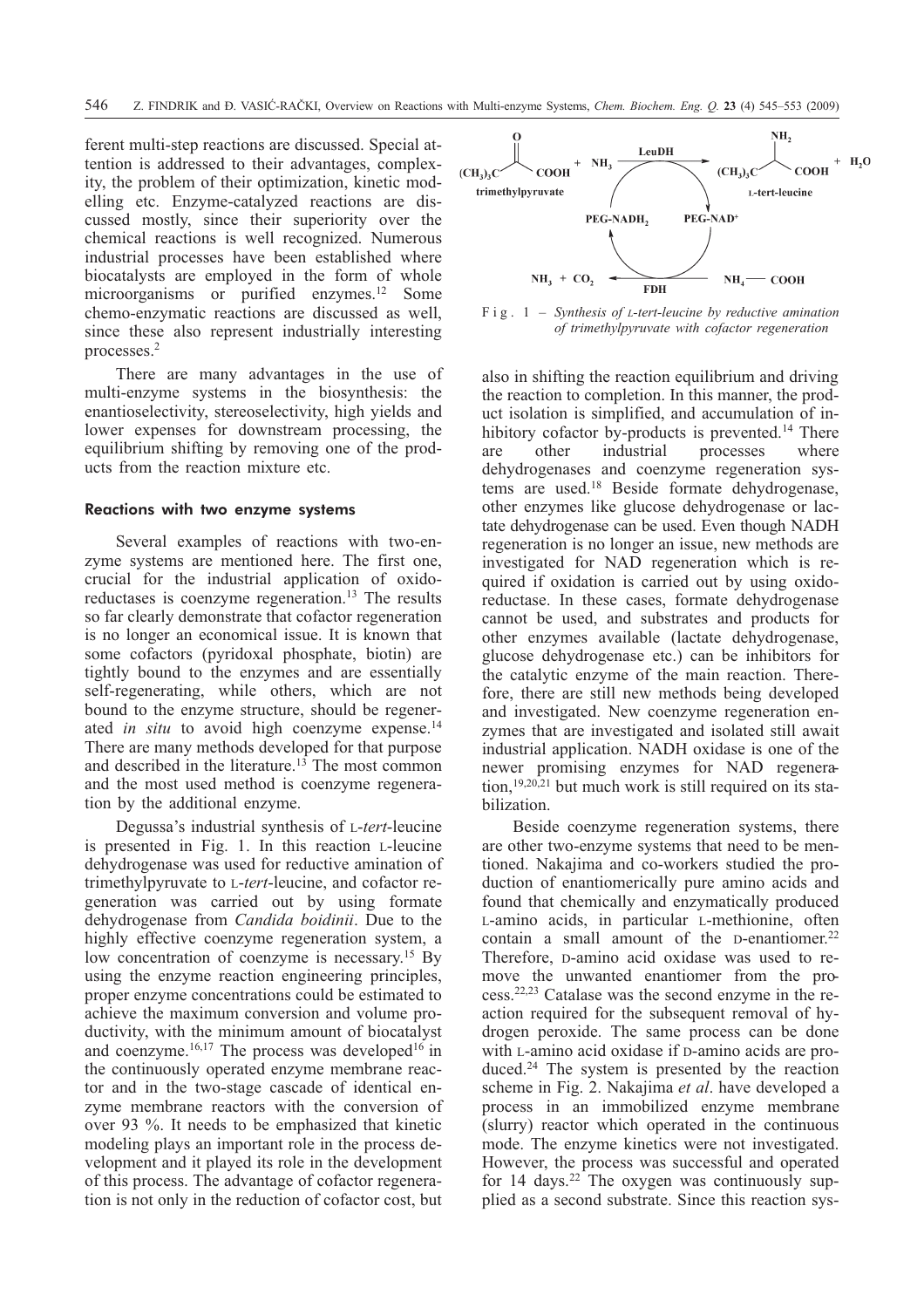

Fig. 2 – *Oxidative deamination of L-methionine catalyzed by L-amino acid oxidase from Crotalus adamanteus. Hydrogen peroxide removal by the addition of catalase.*

tem was used for the removal of low enantiomer concentration (1 mmol  $dm^{-3}$  D-methionine), it is important, from the kinetics point of view, that the used D-amino acid oxidase has low value of Michaelis constant. This means that the substrate has high affinity towards the enzyme, and it exhibits high activity even with such low substrate concentrations. Otherwise, too much enzyme would be consumed. Additionally, amino acid oxidases are competitively inhibited by  $\alpha$ -keto acids,<sup>23,24</sup> which would make a continuously operated enzyme membrane reactor a bad reactor choice because it works in stationary conditions at constantly high product concentration (high conversion). Since Nakajima *et al*. used this reactor mode for the removal of low concentration of D-enantiomer, only a small amount of  $\alpha$ -keto acid was produced, which did not significantly affect the enzyme activity.22–24 This reaction system is an excellent example for the enzyme's enantioselectivity which can rarely be found in a chemical reaction. The continuously operated reactors are industrially very attractive since they deliver a product of constant quality, require less manpower, and are easy to operate.12

There are examples of synergistic action of two enzymes in sugar production as well. Glucoamylase and glucose isomerase are enzymes required for the production of high fructose syrup. This is a two-stage process in the industry. However, co-immobilization of these two enzymes has several advantages.25 The proximity of the two enzymes also reduces the diffusion time of the substrate to the second enzyme.<sup>26</sup> Such systems save money on equipment and energy as compared to the present process. The fructose output is much higher in the co-immobilized system, than that of free enzymes.<sup>25</sup>

Our group is also working on a similar two-enzyme system – starch hydrolysis by  $\alpha$ -amylase and glucoamylase, which is an important industrial pro $cess<sup>27</sup>$  for the production of glucose syrup. The process is usually carried out in two stages: the first stage, liquefaction is catalyzed by  $\alpha$ -amylase and is carried out at approximately 80 °C, while the other, saccharification catalyzed by glucoamylase, is carried out at 60 °C.28 We have carried out starch hydrolysis with synergistic action of  $\alpha$ -amylase and glucoamylase to produce glucose in a one-pot process. Data will be published soon. This process was carried out at a temperature of 65 °C in order to save energy. In addition, both enzymes were found to be more stable at these conditions.

Systems with two enzymes are the most frequently investigated among all multi-enzyme systems and results are frequently reported in the literature. Many efforts are being made to investigate three or more enzyme systems. This is discussed in the next section.

## Reactions with three-enzyme systems

Many multi-enzyme reactions run simultaneously side by side in a microbial cell, which makes them highly complex and efficient molecular machines. Enzymes responsible for catalyzing these reactions enable biological processes in all living cells29 with great efficiency and specificity. By investigating these processes *in vitro* the overall knowledge about metabolism functioning can be increased and used for our own benefit in the production of many chemicals. Enzyme reaction engineering can help in this area in order to make the appropriate processes economically feasible.16,30,31 Considering that different enzymes require different pH and temperature for their action, the process involving more enzymes becomes more complex. It is therefore necessary to find the optimal process conditions that ensure the environment for enzyme activity. Relevant parameters must be considered: enzyme kinetics, pH and temperature dependence on the enzyme activity, reaction thermodynamics etc. Although the choice of conditions is quite clear with a simple reaction involving just one enzyme, in the case of two or three enzymes, parallel or consecutive reactions coupled via common reactants, dependencies rapidly arise and can no longer be easily grasped.12 That is why it is practical to develop a mathematical model of the process that enables process optimization and can give insight into process dependencies which can be quite complicated. Model simulations decrease the number of unsuccessful experiments and provide the conditions required to achieve the desired conversion or productivity, without the necessity of excessive experiments. If complex multi-enzyme systems function in nature, there is no particular reason for them not to function *in vitro*.

Three-enzyme systems are covered by many authors.32,33,34,35,36,37 However, not many of them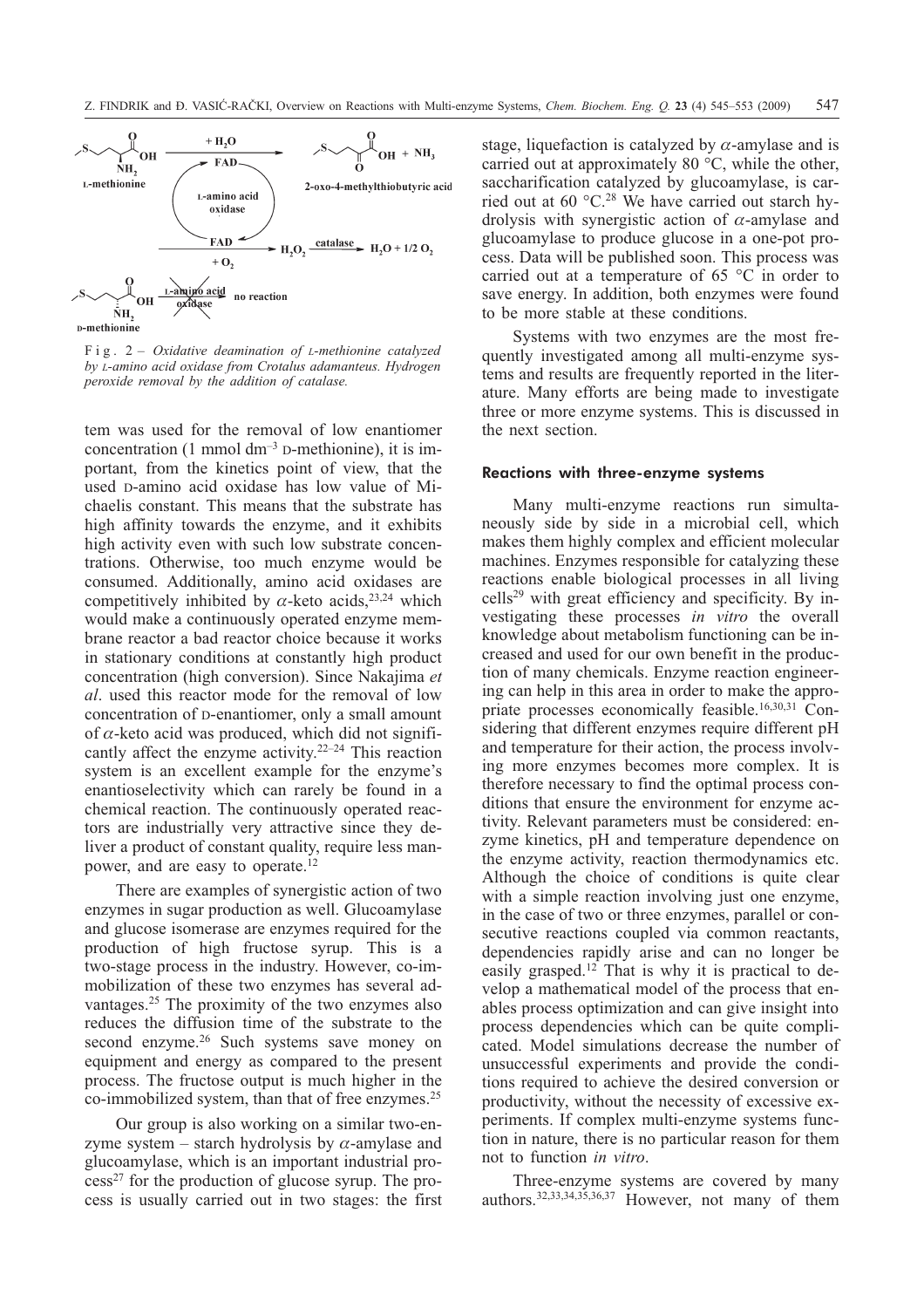study these processes in detail nor do they optimize or model them. Probably one of the first investigations carried out on this three-enzyme system subject was the work done by Srere *et al.*,<sup>33</sup> who investigated an immobilized three-enzyme system consisting of malate dehydrogenase, citrate synthase and lactate dehydrogenase. They tried to mimic the rate of oxaloacetate production and utilization in mitochondria.34

Yun and co-workers<sup>35</sup> have investigated a highly complex three-enzyme system in which  $(R)$ -1-phenylethanol and  $(R)$ - $\alpha$ -methylbenzylamine were produced from a racemic mixture of  $\alpha$ -methylbenzylamine. They combined  $\omega$ -transaminase, alcohol dehydrogenase and glucose dehydrogenase. By using such a system they produced ketone *in situ* from the corresponding amine compound by the action of enantiomeric  $\omega$ -transaminase in the first reaction, and transformed the ketone into alcohol by the action of alcohol dehydrogenase in the second reaction. Glucose dehydrogenase was used for coenzyme regeneration and to shift the reaction equilibrium towards the wanted product. In this manner, the authors did not have to use organic solvents to dissolve ketone as a substrate for ADH, since its solubility in water is quite low, unlike amines whose water solubility is good. Moreover, the addition of organic solvent often decreases the enzyme activity and stability.<sup>38</sup> A kinetic model of this reaction system was not developed. However, enzyme inhibitions were detected and taken into account. Acetophenone inhibition of  $\omega$ -transaminase was overcome by the use of three enzymes, since the produced acetophenone is consumed in a subsequent reaction catalyzed by ADH. It is obligatory to examine the presence of substrate of product inhibition of each enzyme in such a complex system, because if inhibition occurs, the reaction might not proceed efficiently,<sup>35</sup> or it might not proceed at all. The reaction was carried out in the batch reactor. 100 mmol dm<sup>-3</sup> of racemic  $\alpha$ -methylbenzylamine was converted to 48 mmol  $dm^{-3}$  (R)-1- $\alpha$ -methylbenzylamine and 49 mmol  $dm^{-3}$  of  $(R)$ -1-phenylethanol, which was very successful.

Three-enzyme systems are used in biosensors for biotechnological process monitoring, such as in the production of alcoholic and non-alcoholic drinks and sweets.<sup>39</sup> Soldatkin and co-workers<sup>36</sup> have developed a first conductometric biosensor for sucrose determination using three-enzyme membrane immobilized onto conductometric transducer, and used as a sensitive element of the biosensor.<sup>36</sup> Since sucrose is a component of food and beverages, its concentration is an important factor for the quality assessment.36 The enzymes used are invertase, mutarotase and glucose oxidase. In this reaction system sucrose is gradually decomposed by invertase, mutarotase and glucose oxidase to hydrogen peroxide and D-gluconolactone. D-gluconolactone is spontaneously hydrolyzed to gluconic acid which dissociates to the acid residuum and a proton, and the conductivity of the solution is being changed which can be registered by the conductometric transducer.36 This is a good example of how enzyme cascade reactions can have other applications in addition to biochemical synthesis.

Ishii *et al*. <sup>40</sup> worked on the three-enzyme system presented in Fig. 3. The studied cascade reaction is a part of the glycolysis cycle and it includes the biotransformation of D-glucose to fructose-1,6-diphosphate with glucose-6-phosphate and fructose-6-phosphate as intermediate products. These reactions are catalyzed by the following enzymes: glucokinase, phosphoglucoisomerase and phosphofructokinase. Ishii *et al.* purified three glycolytic enzymes from the *Escherichia coli* and determined their individual kinetic parameters.40 They also collected the experimental data on metabolites concentration *vs* time under the identical conditions and carried out the dynamic simulation to analyze the results and explain the behaviour of an *in vivo* system. This kind of investigation provided significant insights into the regulation mechanism of metabolic systems. $40$ 

Schmidt et al.<sup>37</sup> have done research on the production of L-phenylalanine from the racemic mixture of D,L-phenyllactate. They used three enzymes for this synthesis as shown in the reaction scheme



Fig. 3 – *Biotransformation of D-glucose to fructose-1,6-diphosphate in the three-enzyme system*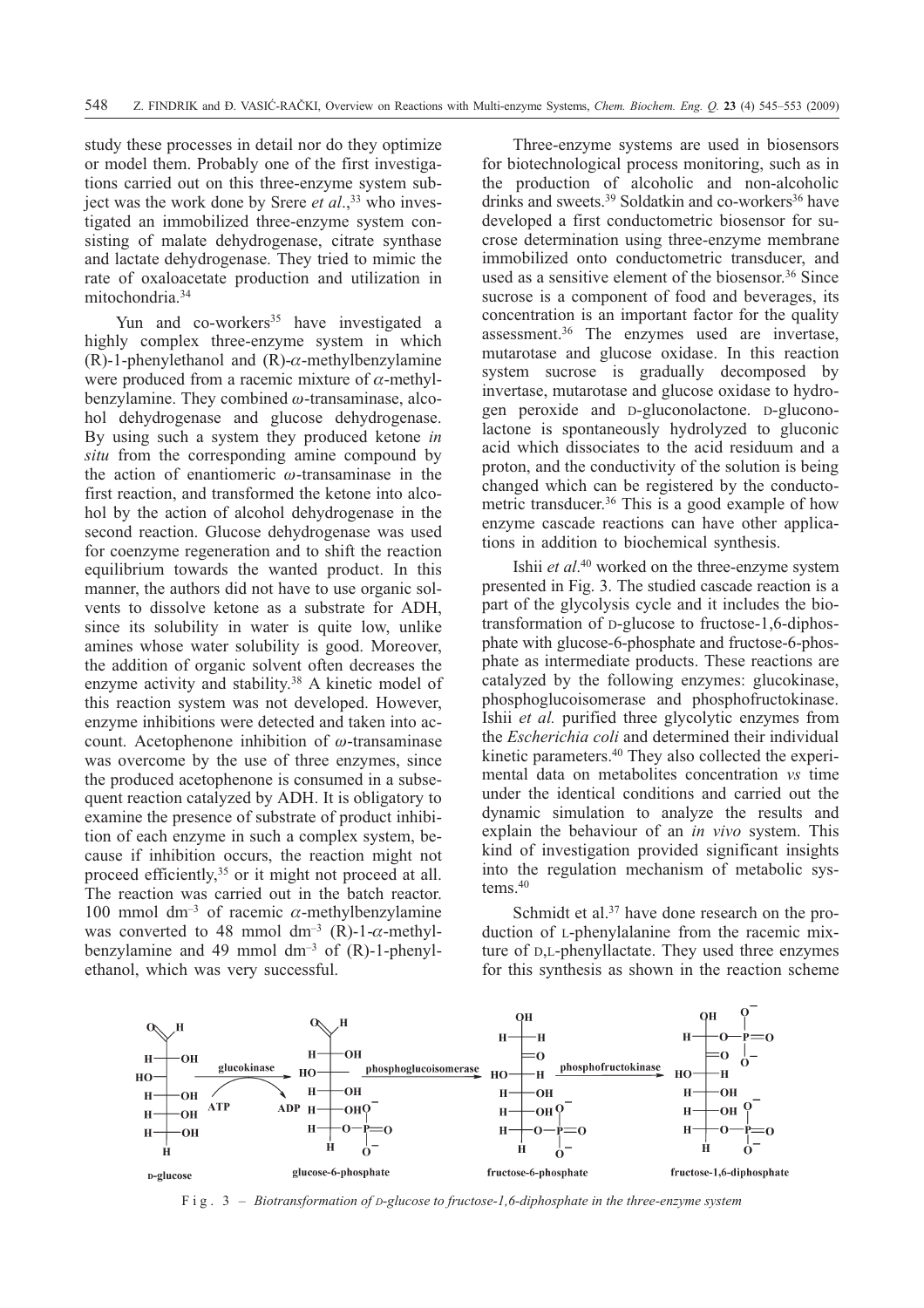in Fig. 4a. In the first step, racemate is dehydrogenated to phenylpyruvate by two enzymes – D- and L-hydroxyisocaproate dehydrogenase. In the second step, phenylpyruvate is reductively aminated to L-phenylalanine by L-phenylalanine dehydrogenase.<sup>37</sup> Both steps are coenzyme dependent, and since the first step requires NAD and the second NADH, the coenzyme is regenerated in the presented system and requires no additional enzymes for regeneration.37 The advantage of this research is detailed kinetic analysis and the reactor model which enabled the calculation of the optimum enzyme ratio, coenzyme concentration as well as the phenylpyruvate concentration. This work shows the importance of the mathematical model and process optimization to increase the process productivity and to minimize the influence of different inhibitions that might occur in such complex reaction systems. The limitations of this system were explained by the



Fig. 4 – *Biotransformation of D,L-phenyllactate into L-phenylalanine in three-enzyme system. a) Reaction scheme, b) Enzymatic production of L-phenylalanine from the racemic mixture of D,L-phenyllactate (0.1 mol dm–3 Tris-HCl, pH 8.5, 25 °C, continuously operated enzyme membrane reactor,*  $V_{\text{reactor}} = 10 \text{ cm}^3$ ,  $\tau = 3$  *h, c<sub>DL-phenyllactate*  $= 50$  *mmol dm<sup>-3</sup>, c<sub>NADH</sub>*  $= 0.7$  *mmol dm<sup>-3</sup>)*</sub> *(empty circles – measured conversion, black stars – conversion calculated according to the mathematical model).37*

mathematical model. Phenylpyruvate and NADH are competing between L-phenylalanine dehydrogenase forward and D-hydroxyisocaproate dehydrogenase reverse reaction. The D-phenyllactate inhibits L-phenylalanine dehydrogenase significantly. Due to high Michaelis constant value for PEG-NAD of D-hydroxyisocaproate dehydrogenase, high amount of coenzyme is necessary  $(0.7 \text{ mmol dm}^{-3})$ . The reaction was carried out in the continuously operated enzyme membrane reactor at the residence time of 3 h with a mean conversion of 43 %. The substrate concentration was  $50 \text{ mmol dm}^{-3}$ D,L-phenyllactate. Experimental results are presented in Fig. 4b.

#### Reactions with four-enzyme systems

Bae and co-workers reported the production of aromatic D-amino acids in the multi-enzyme system consisting of the following enzymes: glutamate racemase, D-amino acid aminotransferase, glutamate dehydrogenase and formate dehydrogenase.<sup>41</sup> The system was demonstrated on D-phenylalanine and D-tyrosine production. The reaction scheme is presented in Fig. 5. Each aromatic D-amino acid was produced from the corresponding  $\alpha$ -keto acid



Fig. 5 – *Biosynthesis of aromatic D-amino acids in the four-enzyme system*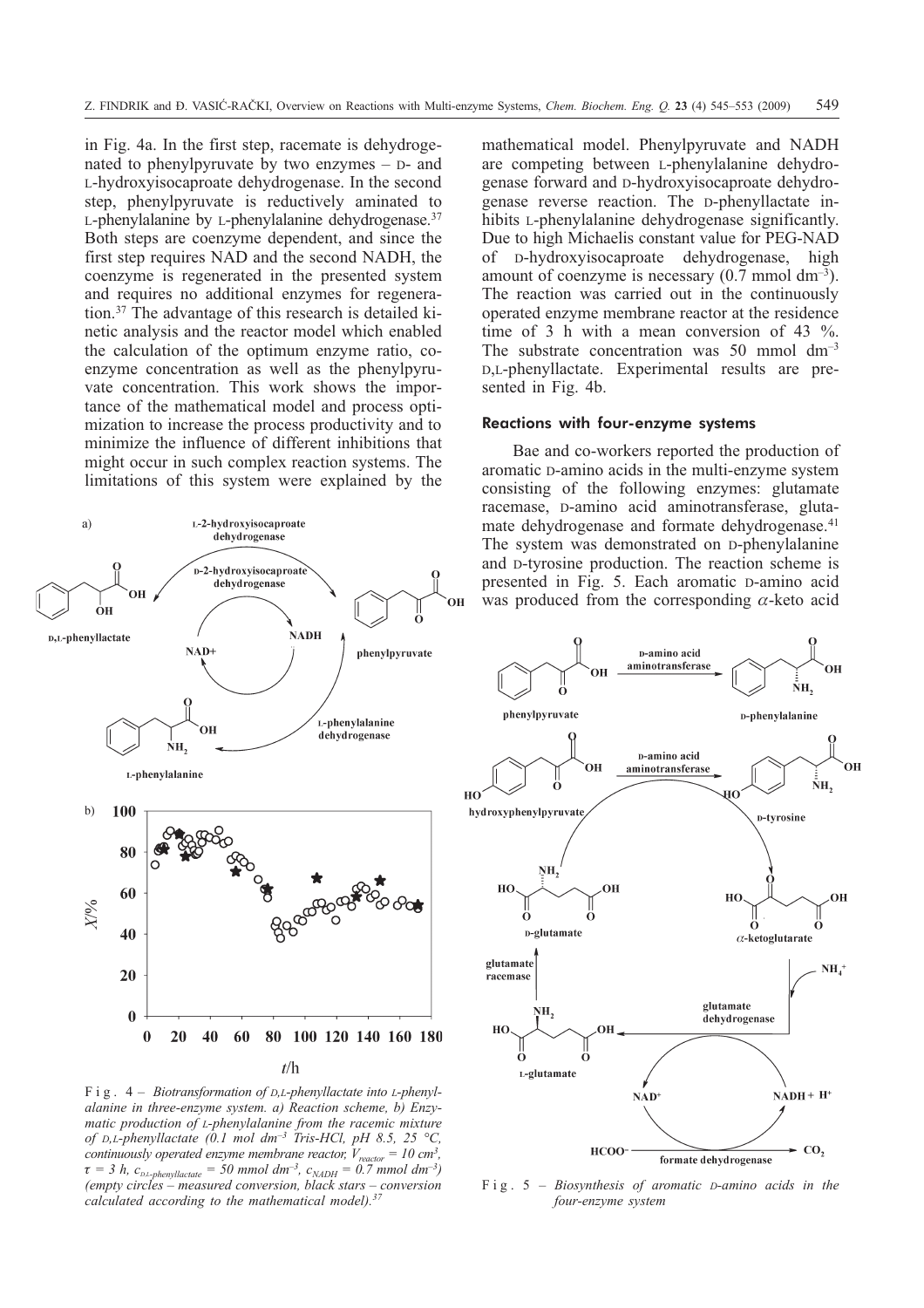by D-amino acid aminotransferase reaction and the consumption of D-glutamate. D-glutamate is continuously regenerated by the coupled reactions of glutamate dehydrogenase and glutamate racemase from  $\alpha$ -ketoglutarate, NADH and ammonia. NADH is regenerated by formate dehydrogenase.<sup>41</sup> The experiments were carried out in the batch reactor with a successive feeding of phenylpyruvate. Even though a mathematical model was not developed and the reaction kinetics analyzed, the influence of phenylpyruvate, ammonium formate and NAD on the enzyme activity was examined. Concentrations of phenylpyruvate over 50 mmol dm–3 decreased the production of D-phenylalanine. Only low amounts of NAD and formate were necessary for the production of D-amino acids.<sup>41</sup> This example shows an effective method for D-amino acid production without unwanted by-products. A similar four-enzyme system was studied by Galkin *et al*. 42 Their system included the presence of D-amino acid aminotransferase, alanine racemase, L-alanine dehydrogenase and formate dehydrogenase.

Findrik and Vasić-Rački<sup>43</sup> have developed a mathematical model for the biotransformation of D-methionine to L-methionine in the four-enzyme system presented in Fig. 6a. The aim of the corresponding system was to obtain optically pure amino acid from the corresponding racemate without the necessity to separate the  $\alpha$ -keto acid which simplifies the procedure. The enzymes used were D-amino acid oxidase, L-phenylalanine dehydrogenase, formate dehydrogenase and catalase. D-methionine was oxidized to 2-oxo-4-methylthiobutyric acid by D-amino acid oxidase. The hydrogen peroxide formed in this reaction was removed by the action of catalase. 2-oxo-4-methylthiobutyric acid was reduced to L-methionine by L-phenylalanine dehydrogenase. Since this enzyme requires coenzyme NADH for the reaction, formate dehydrogenase was used for coenzyme regeneration. Each reaction step was studied in detail and enzyme kinetics was determined. The kinetic modelling enabled the optimization of the initial conditions of the experiment which ensured high conversion of the substrate. 100 % conversion of D-enantiomer to L-enantiomer was accomplished as presented in Fig. 6b.<sup>43</sup> The mathematical model and estimated kinetic parameters enabled different simulations which revealed that high formate concentration should be used due to high  $K_m$  value of formate. The first example of such a reaction system was published by Nakajima *et al*. who studied this system on different amino acids as substrates, but the system was not studied in detail.<sup>44</sup>

Schoevaart and co-workers<sup>45</sup> synthesized carbohydrates from glycerol in four enzymatic steps presented in Fig. 7. The first step was the phosphory-



Fig. 6 – *Biotransformation of D-methionine into L-methionine in the four-enzyme system. a) Reaction scheme, b) Conversion of D-methionine to L-methionine in coupled enzyme system (30 °C, 0.2 mol dm<sup>-3</sup> phosphate buffer, pH 8.0,*  $\gamma_{DAAO}$  =  $0.0057$  mg cm<sup>-3</sup>,  $\gamma_{L-PheDH} = 0.0038$  mg cm<sup>-3</sup>,  $\gamma_{FDH} = 1.30$  mg cm<sup>-3</sup>,  $\gamma_{\text{catalase}} = 0.2 \text{ mg cm}^{-3}, c_{\text{D-methionine}} = 11.22 \text{ mmol dm}^{-3}, c_{\text{NAD}}^{+} =$ 0.362 mmol dm<sup>-3</sup>,  $c_{NH_4F} = 1000$  mmol dm<sup>-3</sup>). (empty grey circles *– D-methionine concentration, empty squares – 2-oxo-4-methylthiobutyric acid concentration, black circles – L-methionine concentration, line – mathematical model).43*

lation of glycerol by reaction with pyrophosphate in the presence of phytase. Racemic glycerol-3-phosphate was synthesized. The L-enantiomer of the latter underwent selective aerobic oxidation to dihydroxyacetone phosphate in the presence of glycerolphosphate oxidase and catalase. Subsequently, fructose-1,6-biphosphate aldolase catalyzed the aldol reaction of dihydroxyacetone phosphate with butanal. Finally, dephosphorylation of the aldol adduct was mediated by phytase resulting with 5-deoxy-5-ethyl-D-xylulose in 57 % yield from L-glycerol-3-phosphate.7 This alliance of four different enzymes in one-pot cascade of four enzymatic transformations provides an attractive procedure for performing aldol reactions with DHAP aldolases starting from cheap, readily available glycerol and pyrophosphate. In this manner, differ-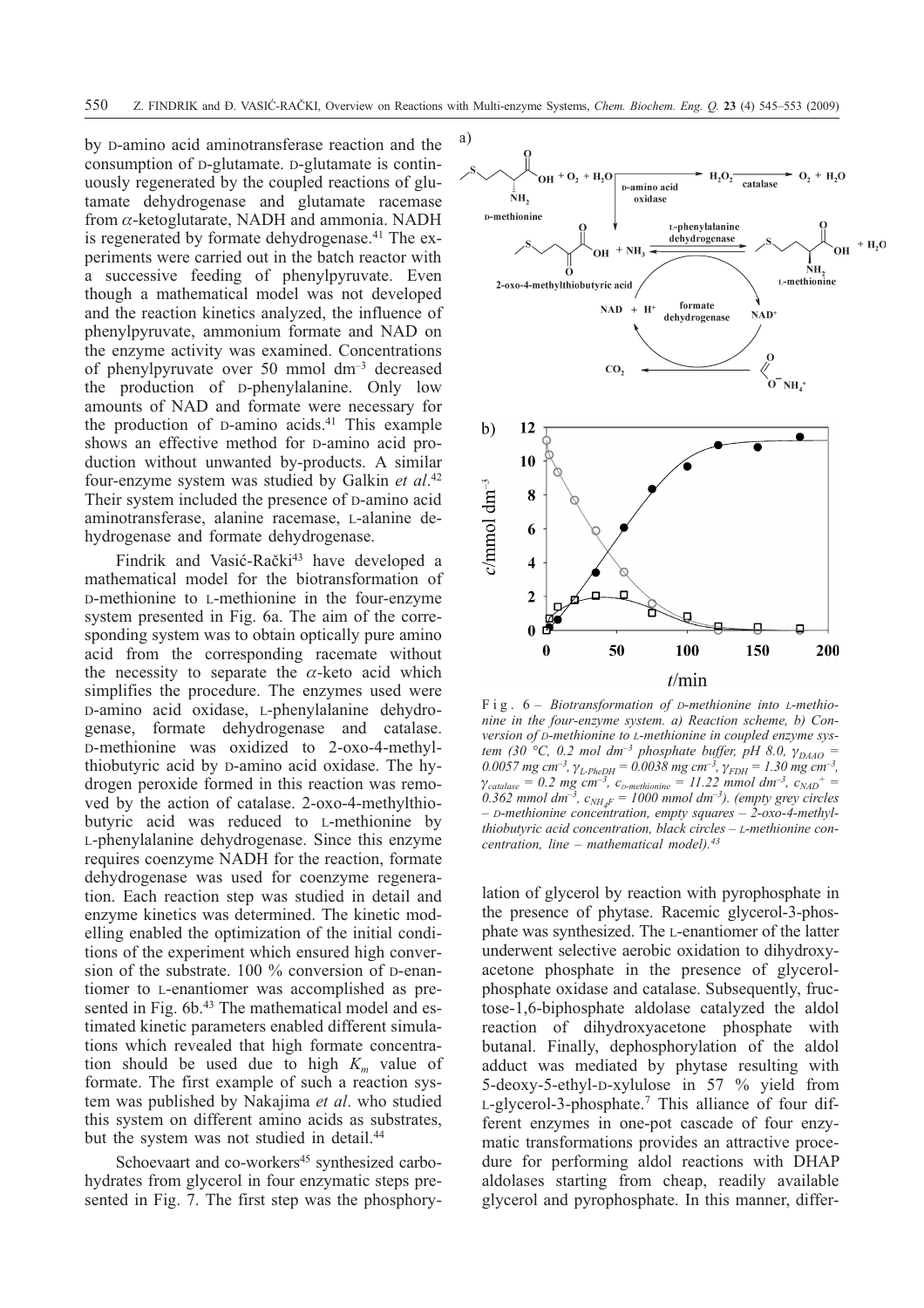

Fig. 7 – *Biotransformation of glycerol into non-natural carbohydrates in the four-enzyme system*

ent carbohydrates can be synthesized from glycerol.7 A specialty of this system is a pH switch, i.e. pH is changed during the reaction from 4 to 7.5, to suppress the phytase activity, and again to 4 to activate phytase when necessary. This enables total control over phytase activity. Enzyme catalyzed aldol addition is a powerful tool for building carbohydrates derivatives.<sup>45</sup>

#### Other multi-enzyme systems

As it can be seen from the previous sections, there are many reported multi-enzyme systems. As the number of enzymes in the process increases, the number of reports about them decreases. These systems are mostly covered from the aspect of biology, biochemistry or organic chemistry, and as a possibility of synthesis. However, from the aspect of biochemical engineering, these systems are unknown and need to be studied in more detail. For example, a group of scientists have studied a one-pot synthesis of riboflavin isotopomers.46 The overall reaction comprised six enzyme-catalyzed reaction steps for the synthesis of the vitamin and two auxiliary enzymes for in-situ recycling of cofactors. The enzymes used in this pathway are hexokinase, pyruvate kinase, glucose-6-phosphate dehydrogenase, glutamate dehydrogenase, 6-phosphogluconate dehydrogenase, 3,4-dihydroxy-2-butanone 4-phosphate synthase, 6,7-dimethyl-8-ribityllumazine synthase and riboflavin synthase. The overall yields<sup>46</sup> of riboflavin based on isotope-labelled glucose were 35–50 %.

Roessner and Scott have written a review on genetically engineered synthesis of natural products.47,48 In their report, they covered many examples of one-pot multi-enzyme systems which include carbohydrate synthesis and catabolism, synthesis of porphyrins and corrins, and synthesis of bacterial polyketides. Among those systems the most impressive result is the one-pot 12-enzyme synthesis of hydrogenobyrinic acid, an advanced cobalt-free corrin precursor of cobalmin, accomplished by Roessner and co-workers. This synthesis consisted of 17 steps, and the overall yield was 20 %. Even though the overall yield is not very high, the results are impressive if the number of steps is considered. Such syntheses demonstrate the power of a heterologous multienzyme system as an aid in resolving the functions of uncharacterized enzymes in a multi-step pathway with unstable intermediates.<sup>47</sup>

#### Reactions with chemoenzymatic systems

The first successful combination of chemoenzymatic cascade was reported by Müller and co-workers.8 The reaction scheme in Fig. 8 presents the transformation of phenols into bicycle[2.2.2]octenones in three steps. The first step is hydroxylation of phenols to catehols. This intermediate is immediately oxidized to form coloured *ortho*-quinones in the second step. Both of these reactions are catalyzed by tyrosinase and in the presence of oxygen. As *ortho*-quinones are highly reactive, they subsequently undergo Diels-Adler reaction in the presence of dienophiles forming the bicycle cycloaddition products<sup>8</sup> (bicyclic  $\alpha$ -hydroxy ketones) in yields up to 94 %. These compounds can be useful intermediates for further transformations. The reaction was carried out in the batch reactor; kinetics investigations were not done.

The second example of chemoenzymatic synthesis presented here was reported by Yun and co-workers.35 They synthesized the derivatives of CMP-sialic acid in a one-pot two-enzyme system.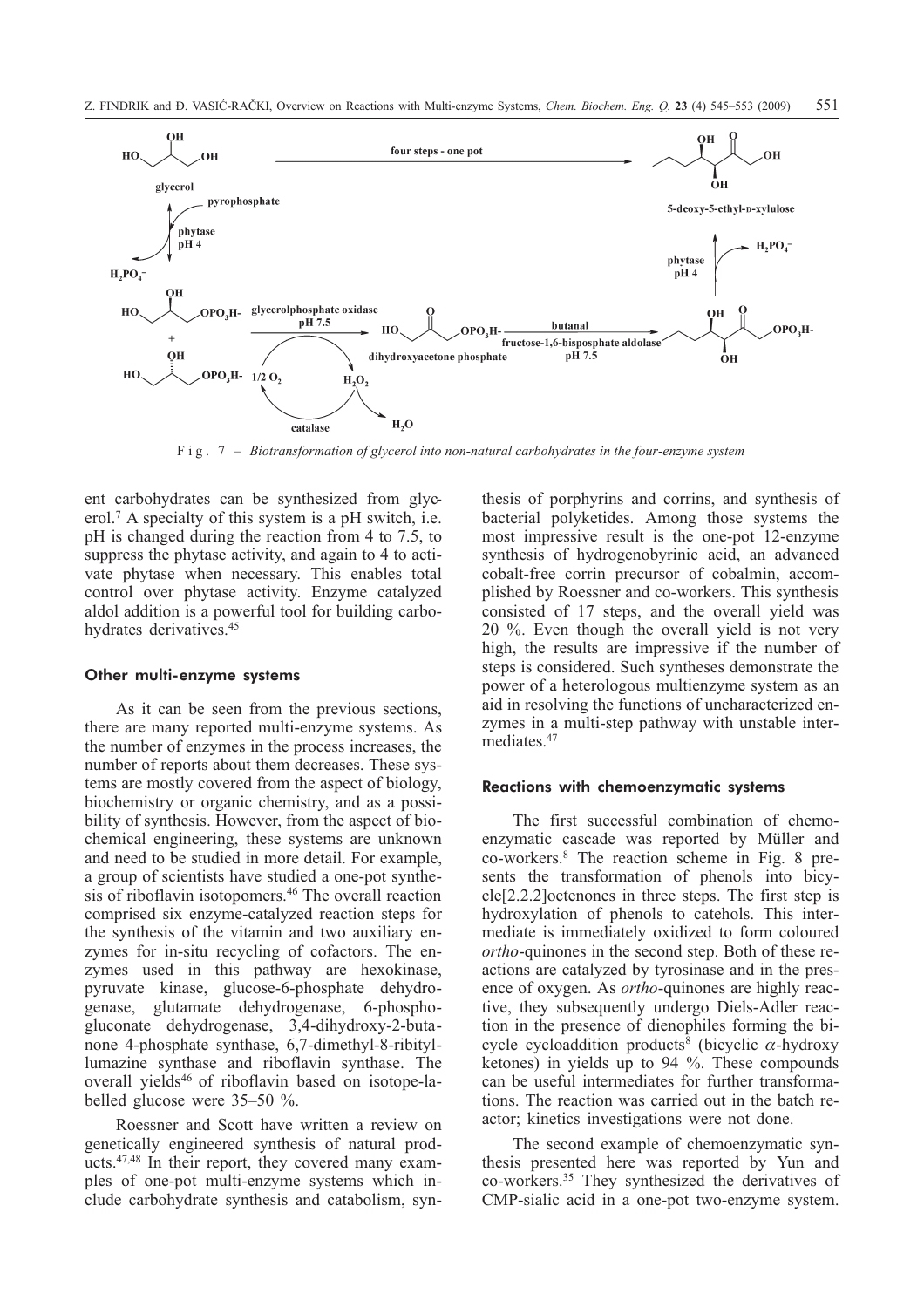

Fig. 8 – *Enzyme-initiated chemo-enzymatic synthesis of bicycle[2.2.2]octenones*

ManNAc was generated *in situ* from GlcNAc in the reversible chemical epimerization, and then reacted with pyruvate and CTP in the one-pot enzyme reaction, containing aldolase and CMP-sialic acid synthetase to produce activated Neu5Ac. The yields in this system<sup>35</sup> were low – up to 15 %. Neu5Ac is an important pharmaceutical compound which is used as a starting reagent for the production of pharmaceuticals.49

Soda and co-workers reported the first one-pot chemo-enzymatic conversion of racemic compounds (amino acids) to their enantiomers (L-amino acids) through an enantiospecific oxidation of the starting material and non-enantiospecific reduction of the achiral intermediate.50 The reaction scheme is presented in Fig. 9. D-amino acids are enantiospecifically oxidized to form an achiral heterocyclic compound that is simultaneously reduced to form D,L-amino acid – one-pot coupling of these reactions results in enantiomerization with more than 98 % yield. Such a method combining enzyme oxidation and chemical reduction is applicable for other substrates and compounds, as described in the paper of Soda *et al*. The advantage of this method over possible enzyme reaction is the fact that different enzymes have different pH optima, and sometimes it is not advantageous to carry out the enzymatic process.





Fig. 9 – *Chemo-enzymatic synthesis of L-amino acids from their racemates by a coupled reaction of D-amino acid oxidase and sodium borohydride*

The application of chemo-enzymatic catalysis has great prospect in the chemical industry, as well as in the pharmaceutical industry, where waste generation can be higher than 100 kg  $kg^{-1}$  product.<sup>6,51</sup> Other examples of chemo-enzymatic syntheses can be found in the literature.<sup>5,52,53,54</sup>

Integration of catalysis and biocatalysis will progress in the future, and will broaden the scope of biocatalysts applications.<sup>55</sup>

## **Conclusion**

Although much work is being done on the development of multi-step catalysis, there is still much to do. This area represents a vast field of interest due to attractive yields in these processes. Since more catalytic steps imply more complex dependencies between the process variables, it is necessary to use mathematical models and simulations as a tool for process analysis. These can also be used for the improvement and optimization of the process.

### *ACKNOWLEDGEMENTS*

*This work was supported by the Croatian Ministry of Science, Education and Sports (Contract Grant Number 125-1252086-2793).*

#### References

- 1. *Tietze, L. F.,* Chem. Rev. **96** (1996) 115.
- 2. *Gotor-Fernández, V., Brieva, R., Gotor, V.,* Combination of Biocatalysis and Chemical Catalysis for the Preparation of Pharmaceuticals Through Multi-Step Syntheses, in *Garcia-Junceda, E.* (Ed.) Multi-step Enzyme Catalysis: Biotransformations and Chemoenzymatic Synthesis, Wiley-VCH Verlag GmbH & Co. KGaA, Weinheim, 2008, pp 213-223.
- 3. *Hemker, H. C., Hemker, P. W.,* Proc. Roy. Soc. **B 173** (1969) 411.
- 4. *Mayer, S. F., Kroutil. W., Faber. K.,* Chem. Soc. Rev. **30** (2001) 332.
- 5. *Bruggink, A., Schoevaart, R., Kieboom, T.,* Org. Proc. Res. Develop. **7** (2003) 622.